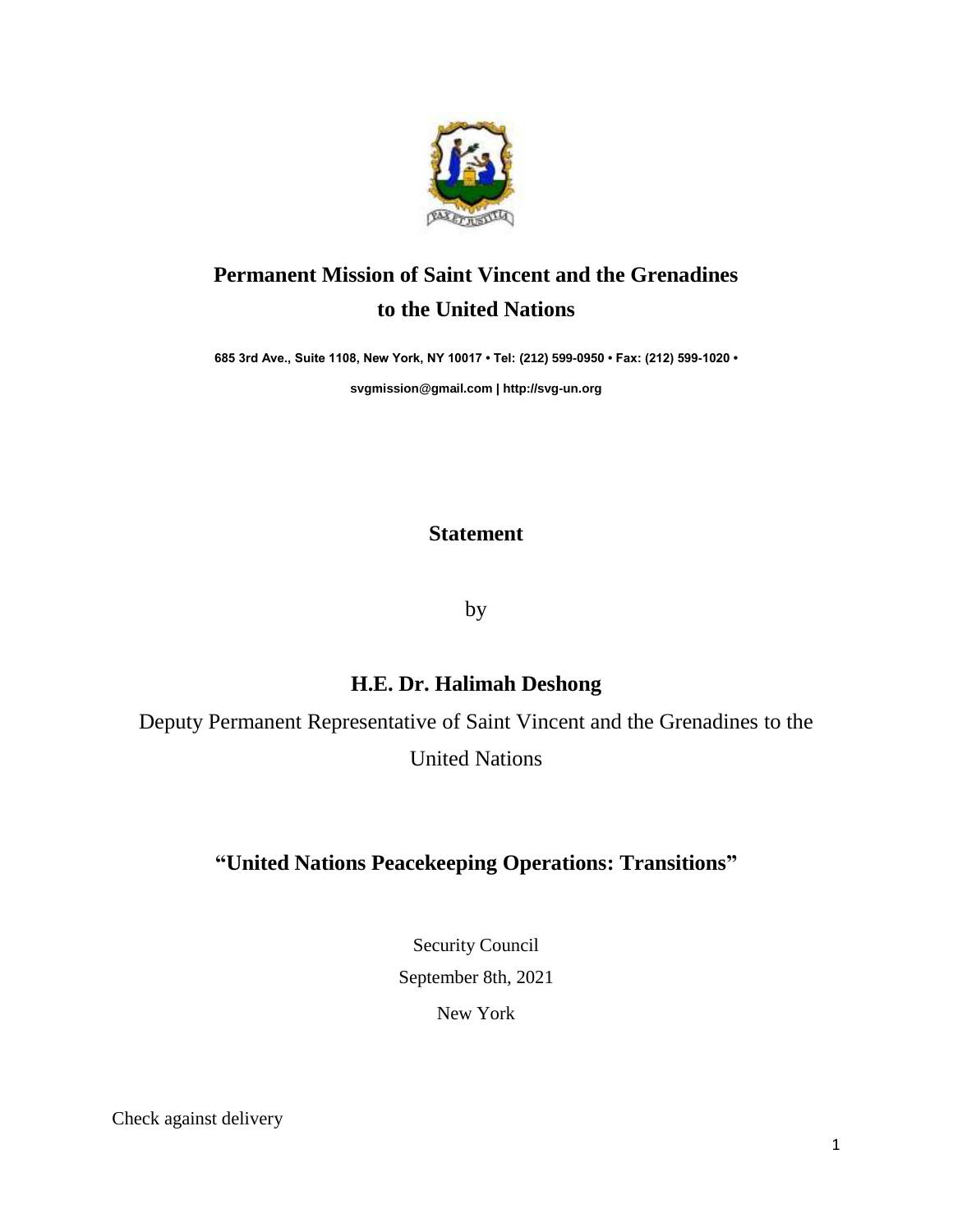Thank you Madam President,

At the outset, I thank H.E. Secretary-General Guterres, Her Excellency Ms. Ellen Johnson Sirleaf, and President of the Community Development Association of Sudan, Ms. Safaa Elagib Adam for their insightful remarks and commend the Republic of Ireland for convening this timely discussion. We also welcome Her Excellency Minister Lekhi of India.

Peacekeeping engagements are important political tools that shape and reconfigure the social, economic and civic landscapes of conflict-affected states. Despite their indispensable role, peace operations face a range of impediments that hinder their effectiveness and performance. These include:

- the changing character of conflict, where asymmetric threats, including acts of terror, improvised explosive devices (IEDs) and other unorthodox, *but increasingly sophisticated* tactics, are used by combatants;
- the shifting priorities and competing political objectives of powerful actors, *both local and foreign*, that wield influence over peace processes; and,
- the prevalence of risk multipliers, such as climate change which exacerbate human suffering and breed new patterns of conflict.

Against this precarious and uncertain backdrop, mission transitions and exit strategies must always be conducted with the full consent and consensus of all stakeholders, particularly that of the host country. Regular triangular cooperation between the Security Council, the Secretariat, and the troop and police contributing countries (T/PCCs) is essential to ensure that all drawdowns and transitions are strategically sound.

Exit strategies should never be driven by budgetary considerations, but rather determined through a comprehensive review of the situation on the ground. In all circumstances, the needs and priorities of host countries must preside over any decisions to withdraw or reconfigure peacekeeping missions.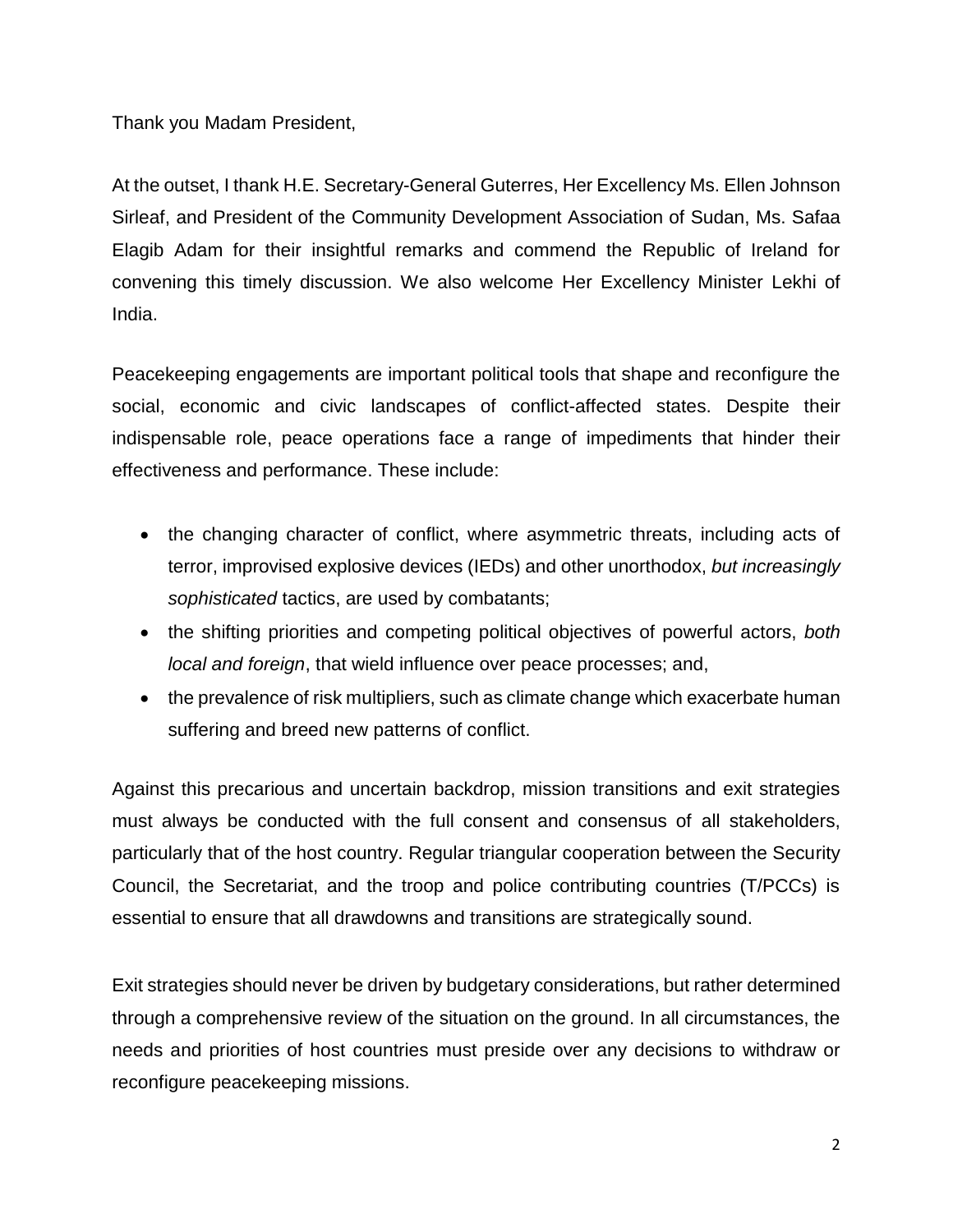Madam President,

It is an oft-repeated mantra, *but one that bears reiterating*, that the peace, security and development challenges facing our world today cannot be solved in isolation of each other. Nor can they be sufficiently addressed by military means only. In all theatres of operation, there is an urgent need for comprehensive and inclusive development solutions to reinforce ceasefire agreements, buttress peace processes, and provide conflict-affected communities, in particular their disenfranchised youth, with viable opportunities for life, living and production. Peace dividends provided through sustainable gender-responsive and climate-friendly development initiatives pave the way for successful transitions and sustainable exits.

Through the institutional nexus between the Security Council, General Assembly and ECOSOC - *with the peacebuilding commission (PBC) playing its bridging, convening and advisory roles* - greater coordination, coherence and complementarity across all peace, security, development, human rights, and humanitarian activities must be pursued. Saint Vincent and the Grenadines encourages all Member States and international financial institutions (IFIs) to scale up their financial support to all peacebuilding initiatives and mechanisms, including to the Secretary General's Peacebuilding Fund (PBF).

We also underscore the invaluable commitments of regional and sub-regional organisations, especially the African Union (AU), to peacekeeping and peacebuilding. In all settings, and at all stages of the conflict-cycle, we must strive to draw on the immeasurable expertise of local and regional actors, whose political and community-level engagements are better suited than externally-imposed "*one-size-fits-all*" approaches. Their contributions are crucial when devising, implementing, and evaluating rule of law, security sector reform (SSR), and transitional justice initiatives, which prove vital to sustainable exits and reconfigurations. Cultural and religious leaders, academia and civil society representatives, *particularly women*, are indispensible stakeholders for successful transitions.